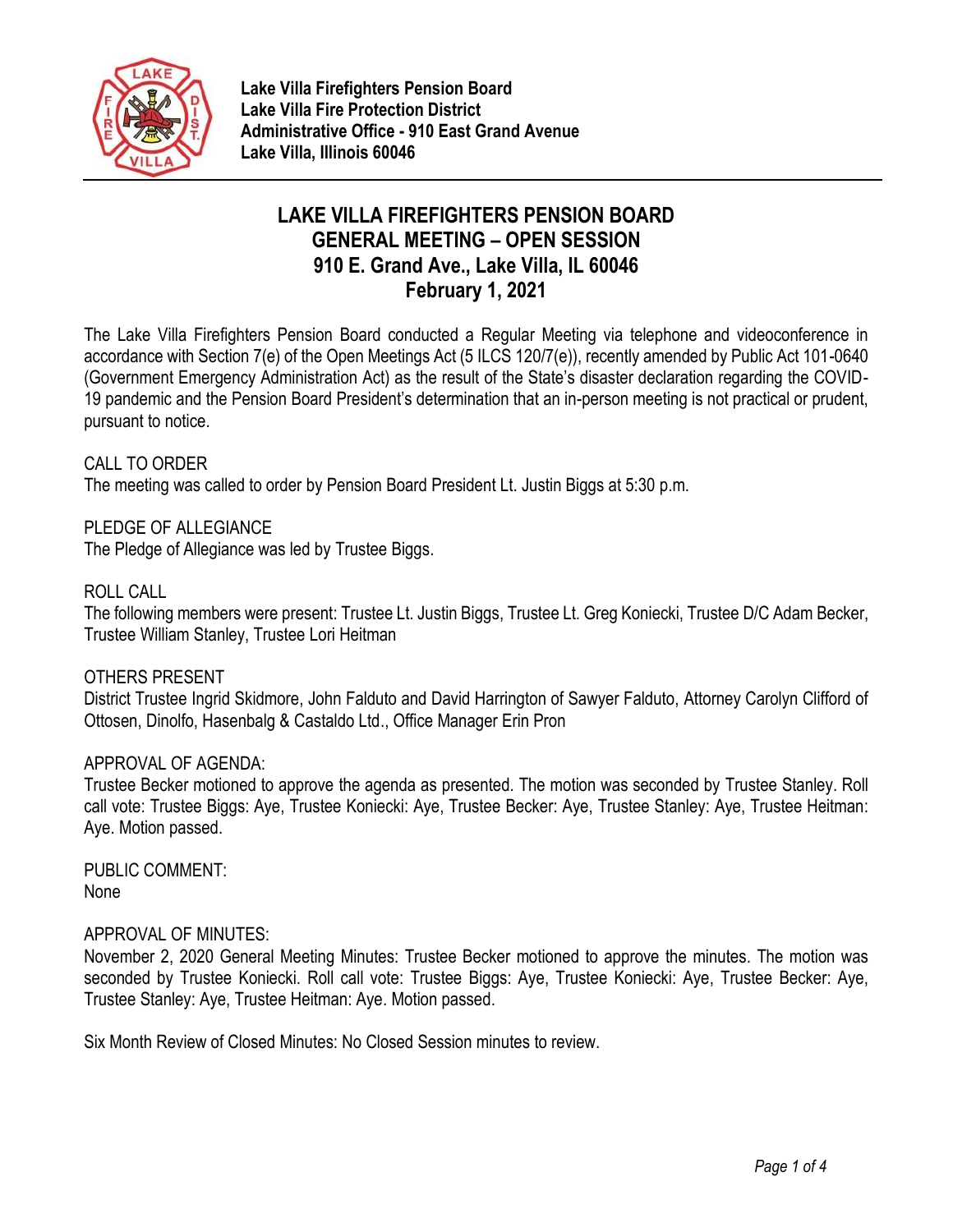

# SPECIAL REPORTS OR COMMUNICATIONS

Information from Firefighters' Pension Investment Fund (FPIF): Atty. Clifford reported that the FPIF is gathering information on transitioning assets into the consolidated fund. The Pension Board Point of Contact, Trustee Biggs, reported that he has been contacted by FPIF Chief Operating Officer Steve Zahn.

# TREASURER'S/INVESTMENT REPORTS:

John Falduto and David Harrington of Sawyer Falduto presented the investment reports. Trustee Heitman motioned to approve the investment reports. The motion was seconded by Trustee Stanley. Roll call vote: Trustee Biggs: Aye, Trustee Koniecki: Aye, Trustee Becker: Aye, Trustee Stanley: Aye, Trustee Heitman: Aye. Motion passed.

Investment Policy Update: No changes to current policy; no action taken.

Asset Allocation: A review and discussion of Pension funds to be invested vs. funds to be kept in reserve (non-interest bearing checking account). Trustee Becker motioned to maintain \$3,000 in the Pension Fund's checking account and invest the remaining funds. The motion was seconded by Trustee Heitman. Roll call vote: Trustee Biggs: Aye, Trustee Koniecki: Aye, Trustee Becker: Aye, Trustee Stanley: Aye, Trustee Heitman: Aye. Motion passed.

Financial Statements: District Trustee Skidmore read the January 31, 2021 Balance Sheet with total assets of \$4,132,021.79. Trustee Stanley motioned to approve the Balance Sheet. The motion was seconded by Trustee Becker. Roll call vote: Trustee Biggs: Aye, Trustee Koniecki: Aye, Trustee Becker: Aye, Trustee Stanley: Aye, Trustee Heitman: Aye. Motion passed.

Payment of Bills: Trustee Becker motioned to approve payment of bills paid by the District in the amount of \$11,307.50, with the amount of \$135.00 to be transferred February 1, 2021. The motion was seconded by Trustee Koniecki. Roll call vote: Trustee Biggs: Aye, Trustee Koniecki: Aye, Trustee Becker: Aye, Trustee Stanley: Aye, Trustee Heitman: Aye. Motion passed.

| Name              | Full Time Hire Date | <b>Tier Level</b> | New Application or Creditable Service |
|-------------------|---------------------|-------------------|---------------------------------------|
| Kuzmicki, Michael | 2/1/2021            |                   | <b>New</b>                            |
| Yee, Brendan      | 11/30/2020          |                   | <b>New</b>                            |
| Graham, Justin    | 11/30/2020          | Ш                 | Creditable service – Gurnee FD        |
| Noorine, Charles  | 11/30/2020          |                   | <b>New</b>                            |
| Schneider, Erik   | 11/30/2020          | Ш                 | <b>New</b>                            |
| Godin, Nicholas   | 11/30/2020          |                   | <b>New</b>                            |
| Host, Nicholas    | 11/30/2020          |                   | <b>New</b>                            |

APPLICATIONS FOR MEMBERSHIP, RETIREMENT, DISABILITY AND/OR WITHDRAWAL FROM FUND Trustee Biggs notified the Pension Board that seven (7) new members have applied for membership. Included are:

Trustee Biggs motioned to accept the new applications as presented. The motion was seconded by Trustee Koniecki. Roll call vote: Trustee Biggs: Aye, Trustee Koniecki: Aye, Trustee Becker: Aye, Trustee Stanley: Aye, Trustee Heitman: Aye. Motion passed.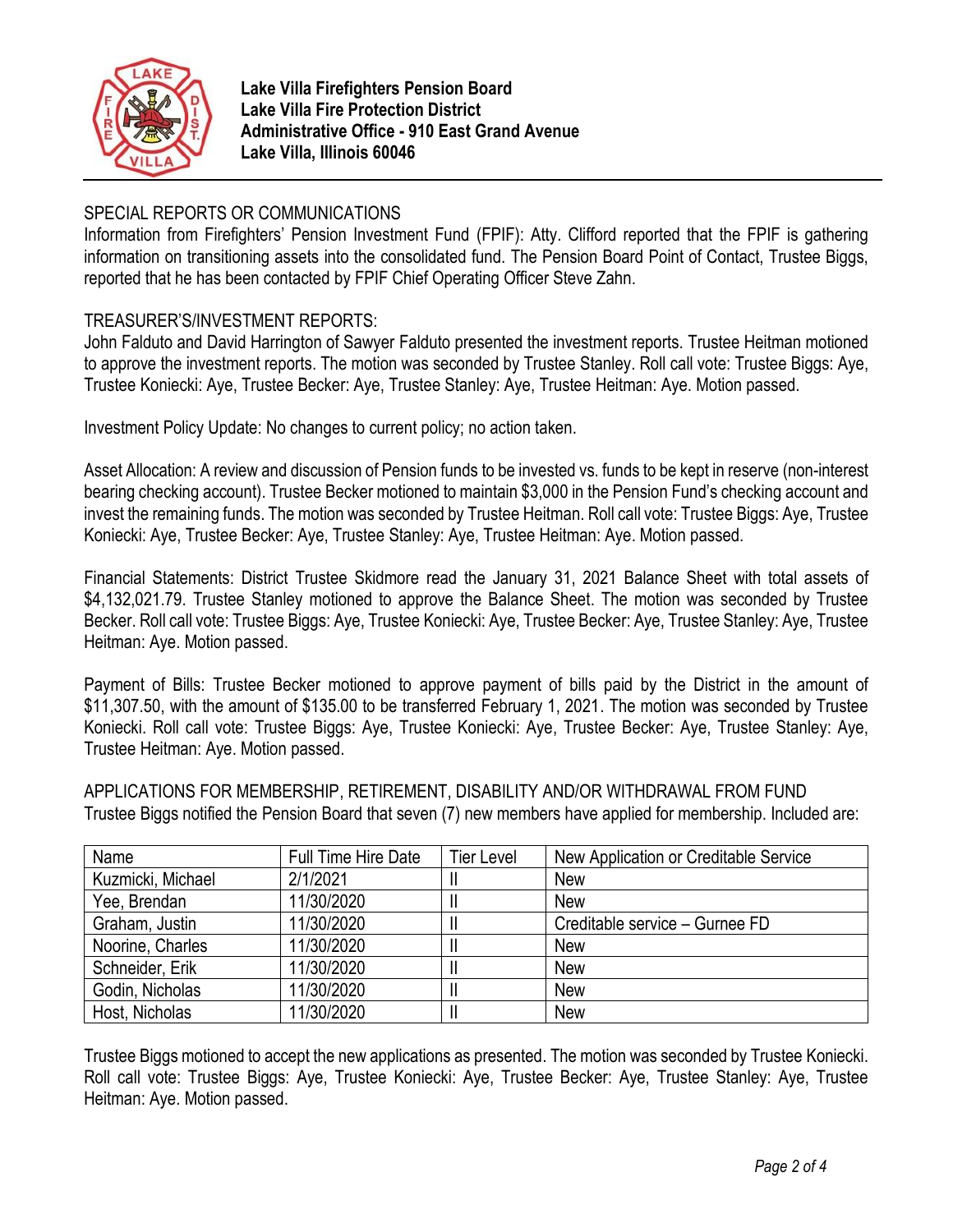

Combined creditable service requests: The Board noted that Justin Graham combined service of six (6) years plus five (5) months with Gurnee Fire Department and has paid Gurnee FD in full. Trustee Koniecki motioned to accept the combined service paid at additional 1% for Justin Graham. The motion was seconded by Trustee Becker. Roll call vote: Trustee Biggs: Aye, Trustee Koniecki: Aye, Trustee Becker: Aye, Trustee Stanley: Aye, Trustee Heitman: Aye. Motion passed. Office Manager Pron indicated that Lauterbach and Amen as Pension Board PSA has acknowledged and accepted Justin Graham's combined, creditable service.

Former member Kevin O'Donnell requested reimbursement of his contributions to the Pension Board in the amount of \$8,315.60. The refund amount is pending confirmation by Lauterbach and Amen and will be submitted for payment to Mr. O'Donnell. As Mr. O'Donnell has requested the payment be delivered to himself and not rolled into another account, taxes will be taken out. Trustee Biggs motioned to approve Kevin O'Donnell's request pending confirmation of the amount by Lauterbach and Amen. The motion was seconded by Trustee Koniecki. Roll call vote: Trustee Biggs: Aye, Trustee Koniecki: Aye, Trustee Becker: Aye, Trustee Stanley: Aye, Trustee Heitman: Aye. Motion passed.

## OLD BUSINESS

Status of District's Audit RFP and Possible Pension Fund Accounting Services RFP: Atty. Clifford recommended that as the number of full-time personnel has increased the Pension Board acquire the services of a professional financial company. The Board reviewed and discussed potential audit services, monthly financial statements, recordkeeping. Office Manager Pron indicated that the District was still waiting for one RFP for Audit Services.

Status of Updated Board Forms: Atty. Clifford noted that the forms are complete but awaiting electronic formatting.

### NEW BUSINESS

FPIF Vendor Authorization: Review and discussion regarding the release of information requested by FPIF. Atty. Clifford advised the FPIF request for information is appropriate. John Falduto of Sawyer, Falduto and State Bank of the Lakes (as an Illinois charter) will be notified of the Vendor Authorization notices. Sawyer, Falduto will manage contact with Charles Schwab on behalf of the LVFPD Pension Board.

Bill Payment from Pension Account: Review and discussion of Pension Board bills. Currently the District pays the bills and is reimbursed by the Pension Board after regular quarterly meetings. John Falduto advised that possible tax reporting could be missed in this process.

Fiduciary Insurance: Review and discussion regarding Fiduciary insurance for the Pension Board.

Illinois Finance Entities – Servicer Certifications to Department of Insurance (DOI): Office Manager Pron noted past communication difficulties with State Bank of the Lakes/Wintrust. Trustee Heitman offered to assist and requested that Office Manager Pron forward related communication.

Statements of Economic Interest: Trustee Stanley, Trustee Heitman, and Trustee Becker have been listed with the Lake County Clerk's Office as officers. Trustee Biggs and Trustee Koniecki have been added. Statements are to be